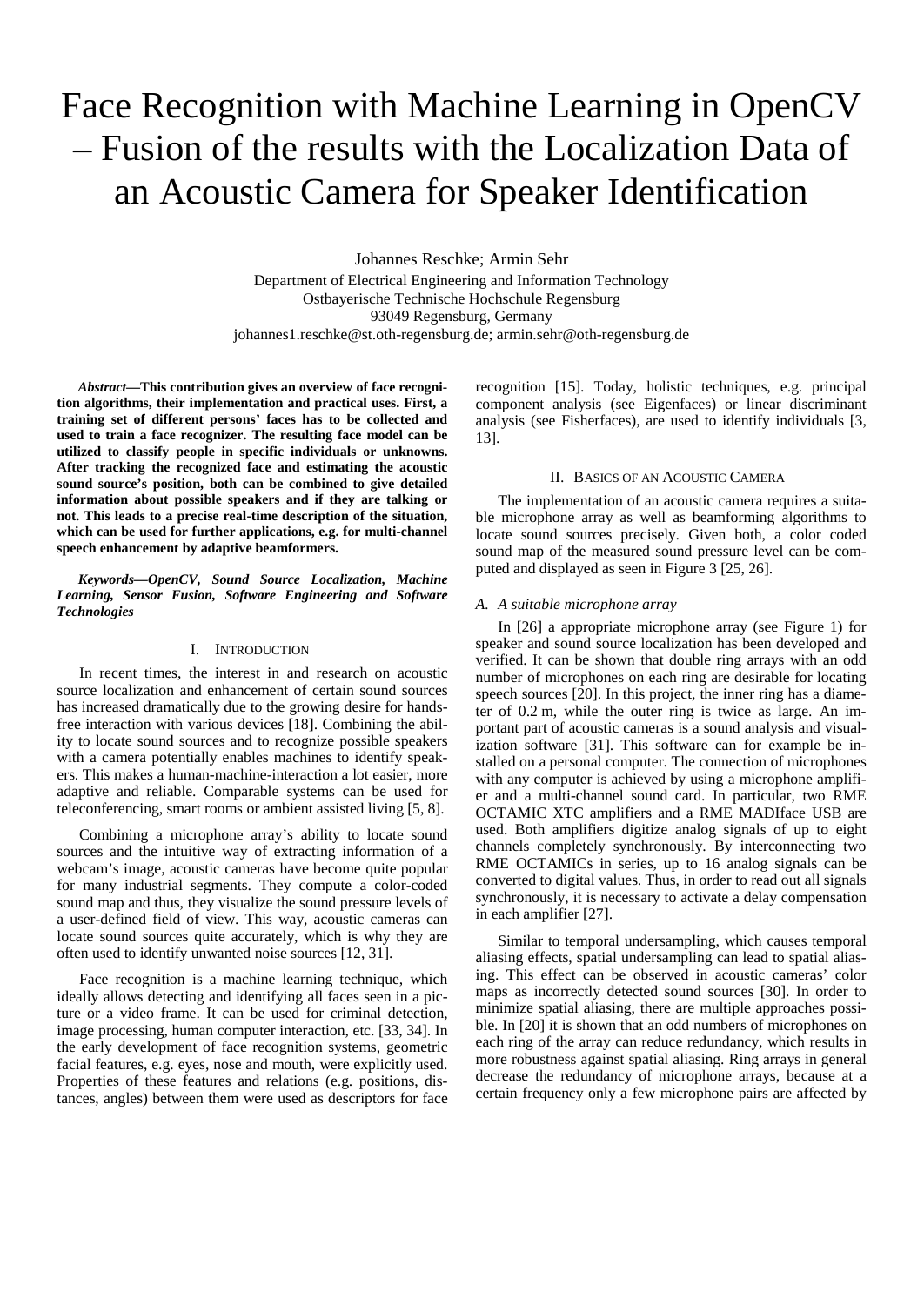spatial aliasing, while others are not yet [9]. To build a sensor array, utilizing omnidirectional microphones, such as the selected condenser microphones AKG CK-92, has been shown advantageous [8, 25, 26].



Figure 1: Developed double ring array

<span id="page-1-1"></span>Using more microphones and distribute them randomly on a plane are two possible improvements of an acoustic camera's microphone array.

## *B. Steered Response Power Beamforming Algorithm*

Beamforming algorithms process signals in a way, so that desired directions are enhanced, while signals from all other directions are attenuated. This chosen direction can be called steering direction, with which a defined plane can be spatially sampled. The beamformer's output, when used in this way, is known as the steered response [12]. As seen in [Figure 2,](#page-1-2) the Steered Response Power Algorithm with Phase Transform weighting (SRP-PHAT) calculates a color map by summing certain values of signal pairs' weighted cross correlation (GCC). It is broadly known that a correlation results in a signal's power and thus, the steered response outputs a power. This is why the described method is known as a steered response power beamformer [11, 12].



<span id="page-1-2"></span>Figure 2: Schematic diagram of the SRP-PHAT algorithm, according to [17]

The mentioned GCC is similar to a regular cross correlation with the only difference, that weighted input signals are used. In order to get a PHAT weighting the Fourier transformed signals  $X_l(\omega)$  and the complex conjugate of  $X_2(\omega)$  are used as seen in (1). TDOA stands for time difference of arrival and it estimates the time difference of two sensors' signals. The TDOAs for a single microphone pair differ with the steering direction [11, 25].

$$
\Psi_{12}(\omega) = \frac{1}{|X_1(\omega)X_2(\omega)^*|} \tag{1}
$$

In [25] it has been shown, that best sound source localization results can be achieved by combining the SRP-PHAT algorithm with a constantly weighted SRP beamformer. This is because the SRP-PHAT is unable to process narrowband signals, while being very robust against reverberations and sensor self noise. The SRP method is not as robust as the SRP-PHAT algorithm, but in contrast to that, it is able to locate narrowband signals such as sine waves or spoken vowels. A combination of both is implemented by utilizing a threshold for the signal's bandwidth. In this application, the bandwidth's threshold is set to 4 kHz, which is approximately an eighth of the chosen sampling rate. A typical output image of an acoustic camera can be seen in [Figure 3.](#page-1-0)



Figure 3: Resulting output image of an acoustic camera

## III. FACE DETECTION

<span id="page-1-0"></span>An ideal face detection system should be able to detect all faces shown in a picture or a video frame. For this task, it should neither matter in which position or orientation the faces are, nor which age, sex or ethnical origin the people to be classified belong to. Furthermore, an ideal face detection system should be insensitive to lighting changes or other external influences [16].

In OpenCV, a face library is implemented, which provides pre-trained face detectors as well as the possibility to train own classifiers [2, 22]. Pre-trained classifiers for Haar-like and local binary pattern features support frontal face, facial landmark and whole person detection. If a self-trained classifier is used, several thousand pictures of non-faces and faces should be collected. A good training set considers faces with differences in age, sex, ethnical origin, facial hair, lighting and hairstyle [6, 13, 21]. Because of the complexity of the training process, only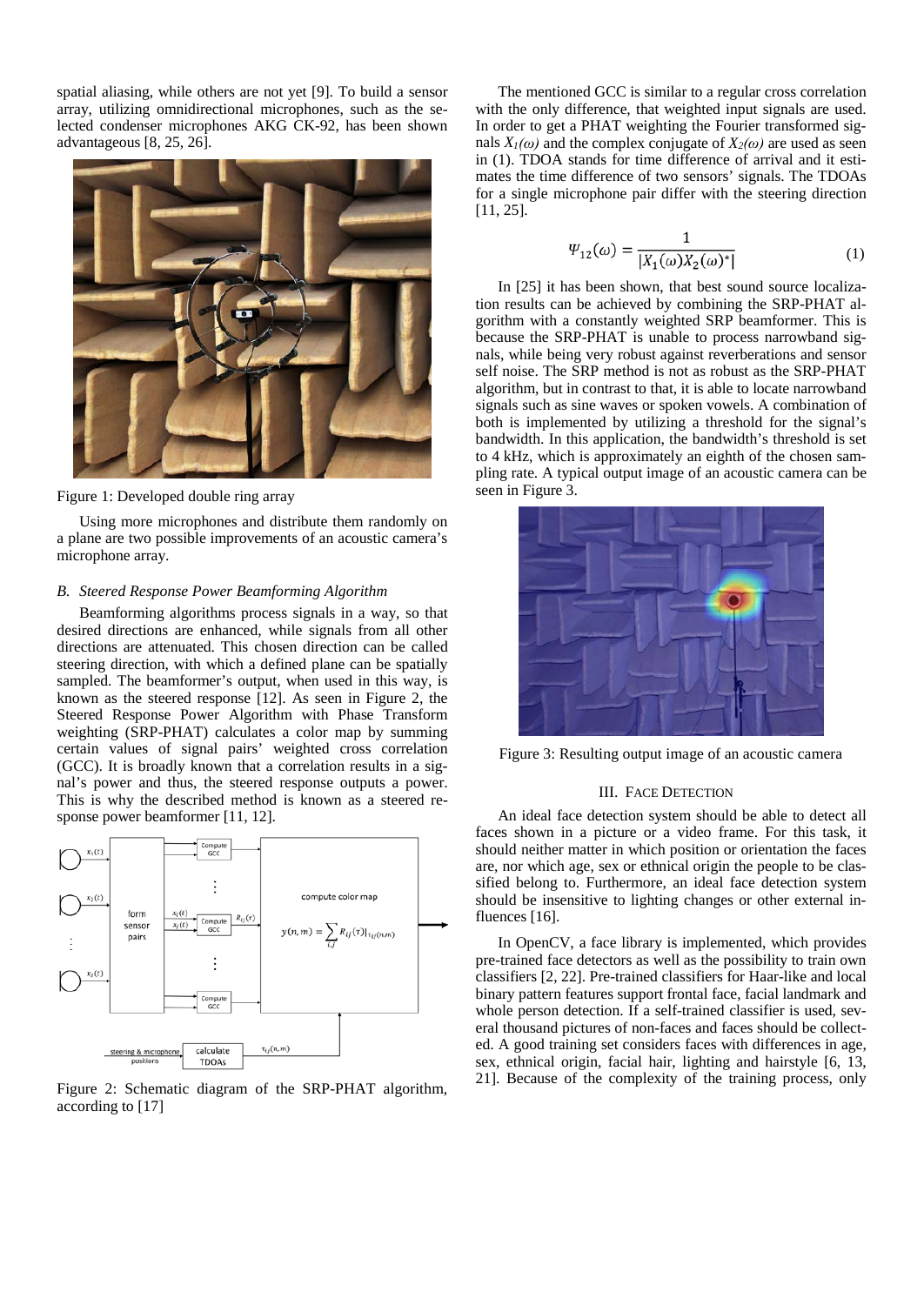pre-trained classifiers for frontal faces are utilized in this contribution.

While using the later described face detection algorithms utilizing Haar-like or local binary pattern features, often multiple faces result from one facial image. If these detected faces are located in a specific area close to each other, they are averaged in size and position to merge them into one detection result. This avoids multiple detections for a single person and reduces false positive rates [2, 28].

Both, the Haar cascade and the local binary pattern classifier are implemented as cascaded classifiers to quickly reject non-faces but still keep a high accuracy for positive results (see [Figure 4\)](#page-2-0).



<span id="page-2-0"></span>Figure 4: Schematic description of the detection cascade, according to [35]

### *A. Haar Cascade Classifier*

The Haar cascade classifier is a quite easy face detection method, and is therefore a very good basis for more complex algorithms. With a huge dataset, many different objects can be trained, e.g. faces, cars or whole persons. In order to classify images, Haar-like features (see [Figure 5\)](#page-2-1) are used and calculated extremely efficiently with integral images. Thus, regional knowledge can be considered. As very common, the face detector introduced in [35] can only handle grayscale images [6, 15, 35].



<span id="page-2-1"></span>Figure 5: First two Haar-like features, according to [35]

In pictures with a resolution of 24x24 Pixel, more than 180,000 different Haar-like features can be found. Using a machine learning (ML) algorithm, the 6,061 most important features can be chosen and organized in a cascade structure. Training the chosen features  $f_j$  results in a threshold  $\theta_j$  and a parity  $p_j$ . With features being all pixel values added in black blocks and subtracted from the sum of pixel values in the white blocks, the weak classifier can be described as [35]

$$
h_j(x) = \begin{cases} 1 & \text{if } p_j f_j(x) < p_j \theta_j \\ 0 & \text{else} \end{cases} \tag{2}
$$

In the first five stages of the cascade, 1, 10, 25, 25 and 50 of these weak classifiers are utilized to differ between face and

non-face images. The number of weak classifiers per stage is determined by a defined false positive rate, which has to be achieved in each stage. Thus, it can be imagined that in the first few stages, only few features are necessary to get to this rate, but at the very last stage, very many are needed. Stages are added as long as a total false positive rate is met [35].

Using local binary patterns, more sophisticated Haar-like features or additional non-frontal face detectors, higher detection accuracies can be achieved [13, 28, 35].

#### *B. Local Binary Pattern Classifier*

Local binary patterns (LBPs) describe local relationships between neighboring pixels in a 3x3 environment. Starting in the top left corner and proceeding clockwise, the pixels' grayscale values are compared to the center pixels'. If the value of the center pixel at  $(n,m)$  is bigger than the neighbor's value, a 0 results, 1 else. These binary values can be put together and converted into a grayscale value of 0…255. Formally, this can be written as [16, 28]

$$
LBP(n, m) = \sum_{n=0}^{7} s(i_n - i(n, m)) \cdot 2^n
$$
 (3)

With  $s(x)$  being 0, if  $x<0$ , 1 else. It is quite clear, that the LBP is invariant to monotone grayscale transformations, e.g. changes in brightness or contrast. LBPs contain most information for maximum two changes between 0 and 1. Examples therefore can be seen in [Figure 6](#page-2-2) [28].



<span id="page-2-2"></span>Figure 6: LBPs for points (A, B), lines (C), edges (D) and corners (E), according to [23]

Similar to the stage structure of a Haar cascade classifier, a weak classifier is formed by using a gray value histogram. With  $H_n(X)$  being the classifier for the *n*-th stage and  $h_{(n,m)}(x)$ being the histogram value for listing *x*, the weak classifier can be described as in (4). The LBP classifier is not only faster than the Haar cascade classifier, but theoreticaly even more precise [3, 28].

$$
H_n(X) = \sum_{(n,m)\in W_n} h_{(n,m)}(x)
$$
 (4)

#### IV. FACE RECOGNITION

Even though face recognition is a much more challenging task than face detection is, today's face recognition systems are, at least under optimal conditions, very reliable [2, 14]. Thus, many of today's applications use these methods to identify people in images, e.g. Facebook's Gallery or Apple iPhoto [32]. When classifying, problems mostly occur due to variations in light, perspective or facial expression [14, 32]. Fur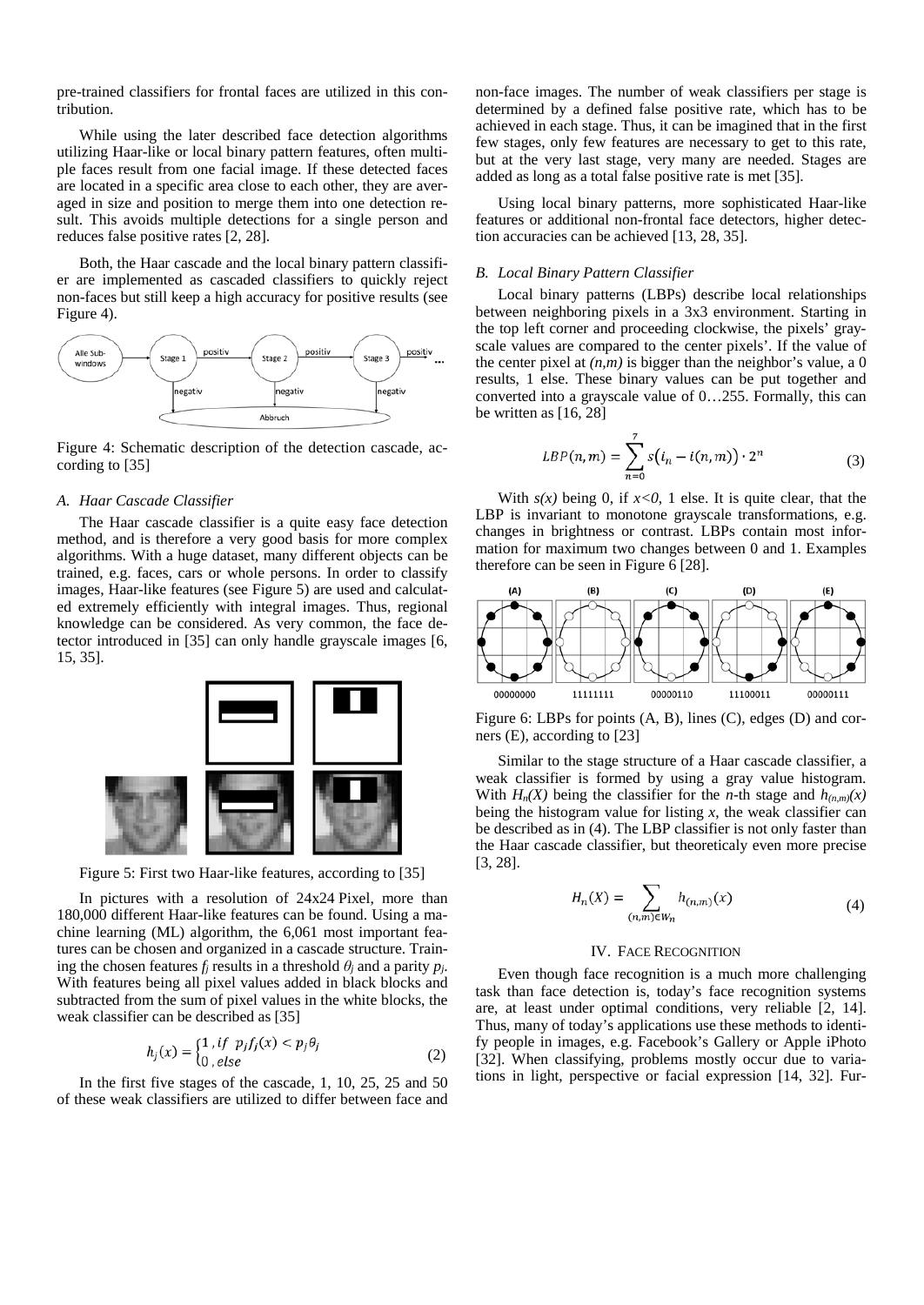thermore, similar looking individuals, e.g. father and son or twins, can cause uncertainties when differing them [15].

In order to get a higher face recognition accuracy, different approaches can be imagined. In general, it is recommended to use large datasets with many variations in pose, age and lighting conditions for training the model [3, 13, 32]. Another possibility to improve the recognition performance is to use infrared lighting to avoid shades or other disruptions. Furthermore, additional features, which only occur under invisible light, e.g. freckles and pigmentation, can be used to recognize faces [15].

In OpenCV, face recognizers using principal component analysis (Eigenfaces), linear discriminant analysis (Fisherfaces) and local binary pattern histograms are implemented [23]. Utilizing any of these methods, the face recognizer has to be trained with own face-images to differentiate between individuals. The classification is done by comparing the images' features in a high-dimensional feature space with a K-nearest neighbor algorithm [6].

### <span id="page-3-3"></span>*A. Eigenface Classifier*

The Eigenface classifier uses a principal component analysis (PCA) to reduce the dimensionality of the images. Utilizing a PCA, *E* eigenvectors with the highest eigenvalues can be selected to describe the given dataset. These eigenvectors span a quite low-dimensional face space, in which every image can be projected. Because the PCA's eigenvectors, after reshaping them into an image format, look very much like faces (see [Fig](#page-3-0)[ure 7\)](#page-3-0), they are called Eigenfaces [4, 34].



Figure 7: First 20 Eigenfaces of the AT&T face dataset, according to [23]

<span id="page-3-0"></span>Using the extracted Eigenfaces, unknown faces can be reconstructed (see [Figure 8\)](#page-3-1). This gives a good feeling about how many principal components are necessary to distinguish between individuals. Usually a number of 40 to 80 should be sufficient, but, depending on the dataset, sometimes up to 300 Eigenfaces should be used [13, 23, 36]. [Figure 8](#page-3-1) shows that the original face can be recognized starting at 20 Eigenfaces.

In order to calculate a dataset's *(Γ<sup>1</sup>, Γ2, Γ3, …, ΓR)* eigenvectors efficiently, its vectorized mean image *Ψ* and the differences  $\Phi_i = \Gamma_i - \Psi$  are needed. Given a face matrix  $A = [\Phi_1 \Phi_2 \dots \Phi_R]$ , the covariance matrix of all face-images can be calculated as [34]

$$
C = \frac{1}{R} \sum_{r=1}^{R} \boldsymbol{\Phi}_r \boldsymbol{\Phi}_r^T = A A^T
$$
 (5)

This Matrix *C* inherits a dimension of *N²*x*N²* (for face images with a resolution of *N*x*N*), which means that *N²*  eigenvektors  $u_k$  have to be determined. This requires high computational resources and thus, it is unsuitible for real-time applications. For the common case that  $R < N^2$ , using a workaround by building a *RxR* dimensional Matrix  $L = A<sup>T</sup>A$ , only *R* eigenvectors *υ<sup>l</sup>* are to be calculated. Utilizing them, the originally disired eigenvektors  $u_l$  can be determined as [19, 34]

$$
u_{l} = \frac{1}{R} \sum_{r=1}^{R} v_{lr} \Phi_{r}, \quad l = 1, ..., R
$$
 (6)



Figure 8: Reconstruction of a face using Eigenfaces, according to [23]. Number of utilized Eigenfaces (top left to bottom right): 1, 2, 3, 4, 5, 10, 20, 30, 40, 50, 60, 80, 90, 100, 125, 150, 175, 200, 300, original face

<span id="page-3-1"></span>Every new facial image can be disassembled into *E* eigenvectors as seen in (7). The resulting weights can be used to descibe a weight-vector  $\mathbf{\Omega} = (\omega_1, \omega_2, ..., \omega_E)^T$  [34].

$$
\omega_k = \boldsymbol{u}_k^I \cdot (\boldsymbol{\Gamma} - \boldsymbol{\varPsi}) \tag{7}
$$

Appling an Euclidian distance measure and the K-nearest neighbor method, faces can be classified [19, 34].

#### <span id="page-3-2"></span>*B. Fisherface Classifer*

Dimensionality reduction by linear discriminant analysis (LDA) can counter the PCA's disadvantage, not considering any class dependencies while projecting images in a feature space. Using Fisher's linear discriminant analysis (FLD), the classes stay linearly separable, which makes classification easier and more reliable, especially for changes in lighting condi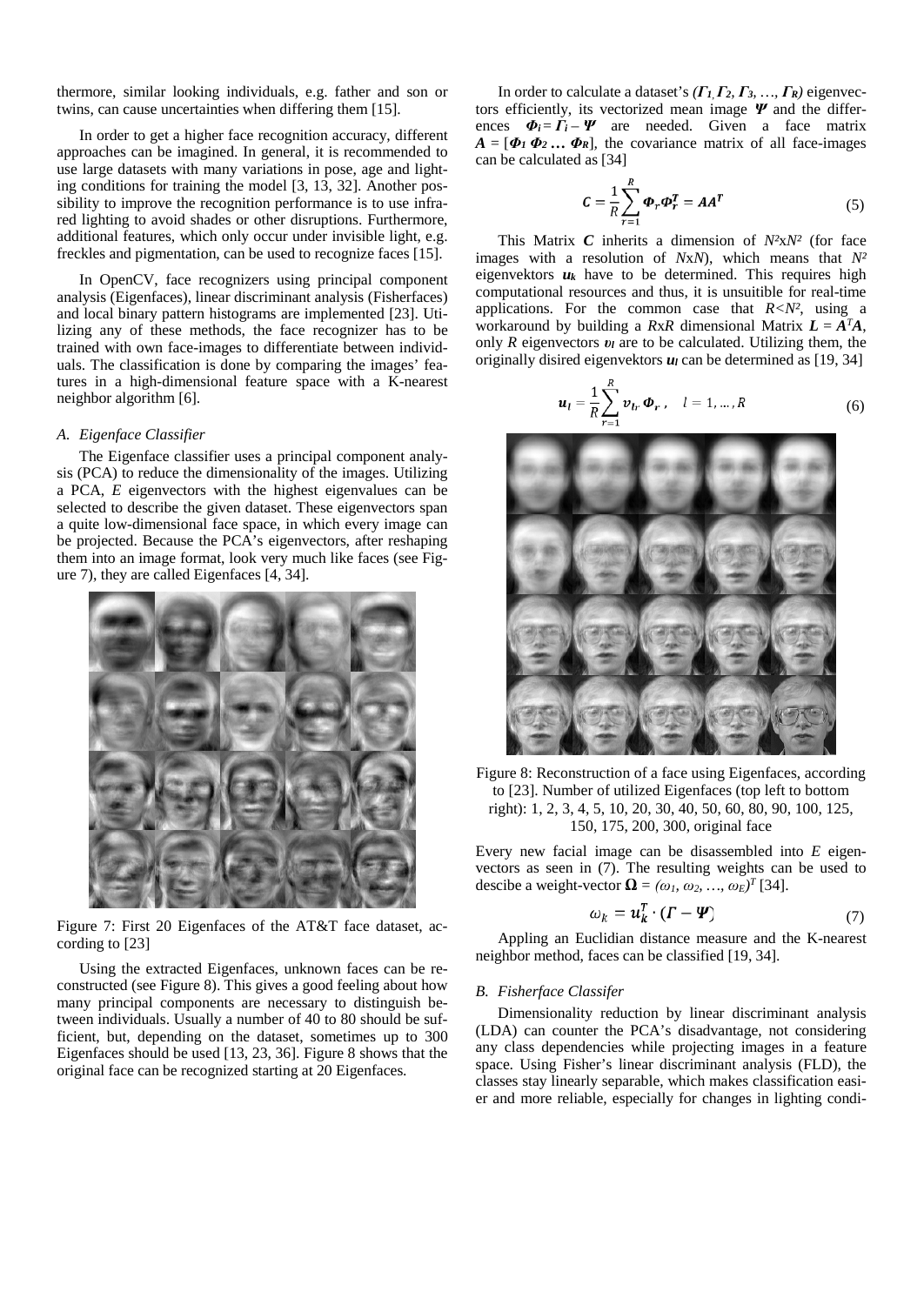tions. Thus, *E* orthonormal vectors describe a matrix *W*, so that it maximizes between-class scatter (see (8)) but minimizes within-class scatter (see (9)). For both, matrices  $S_B$ ,  $S_W$  have to be defined

$$
\mathbf{S}_{B} = \sum_{i=1}^{C} N_{i} \cdot (\boldsymbol{\varPsi}_{t} - \boldsymbol{\varPsi}) (\boldsymbol{\varPsi}_{t} - \boldsymbol{\varPsi})^{T}
$$
(8)

$$
\mathbf{S_W} = \sum_{i=1}^{C} \sum_{\mathbf{x}_k \in \mathbf{X}_i} (\mathbf{x}_k - \mathbf{\Psi}_i)(\mathbf{x}_k - \mathbf{\Psi}_i)^T
$$
(9)

where  $C$  is the number of different classes,  $N_i$  the number of test images of class  $X_i$  and  $\boldsymbol{\varPsi}_i$  is its mean image. For face recogniton tasks, the LDA projection *Wopt'* can be written as in (10). Using for example a PCA, the dimension reduces to *N–C*, while the FLD reduces it further to *C–1* [4].

$$
W_{opt}^T = W_{fld}^T W_{pca}^T
$$
 (10)

with

$$
W_{pca}^T = \arg\frac{max}{W} |W^T S_T W|
$$
 (11)

$$
W_{fld}^T = \arg \frac{max}{W} \frac{|W^T W_{pca}^T S_B W_{pca} W|}{|W^T W_{pca}^T S_W W_{pca} W|}
$$
(12)

The Fisherface methods provides better handling for background and lighting, than Eigenfaces do [13]. Furthermore, Fisherfaces are much more reliable when using a small training set or faces differing heavily from the training data, e.g. wearing glasses or facial expressions [4, 23].

## *C. Local Binary Pattern Histogram Classifier*

The classification using local binary pattern histograms (LBPH) is quite similar to the face detection with LBP. Differences are that in order to identify individuals, a K-nearest neighbor method is utilized and the LBP operator can be extended to get results that are more reliable. For this, multiple approaches are possible. Instead of considering eight direct neighbors, *P* neighboring pixels on a radius *R* can be used for the generalized  $LBP_{P,R}$  operator [1, 15, 23]. Another option is to use a multi-block LBP to compare the avarage gray scale values of neighboring pixel blocks with the avarage of a centered region [15].

The LBPH classifier's main disadvantage is that it is quite slow and therefore unsuitable for fluent video playback in realtime situations [1]. Thus, as described in the following chapter, it cannot be used in the implemented application.

#### V. APPLICATION OF A FACE RECOGNITION SYSTEM

In order to compensate changes in lighting, face rotation, background and hairstyle, some preprocessing steps are taken before recognizing faces (see [Figure 9\)](#page-4-0). It can be assumed that this allows to apply the classifiers not only to constrained environments, but also to any [34].

As a suitable face detection algorithm, the Haar cascade classifier is chosen. Even though, OpenCV's LBP classifier shows in practice an approximately 61 % faster processing time, it is less accurate and is unable to detect faces reliably in an artificially lighted office room. In comparison to the LBP

classifier, the Haar cascade classifier is a little slower, but still capable of consistently classify pictures into faces and nonfaces. In order to detect the left and right eye in an image, the corresponding Haar cascade eye detectors are utilized.



<span id="page-4-0"></span>Figure 9: Preprocessing steps for face recognition, according to [3, 23]



<span id="page-4-1"></span>Figure 10: Recognition accuracy vs. number of training faces

To find the best face recognizer for the described application, several tests are considered. In particular, these tested the accuracy, training duration, model size and recognition speed over number of components (Eigenfaces/Fisherfaces) and classes in the training set as well as their total recognition accuracy over the number of training images (se[e Figure 10\)](#page-4-1).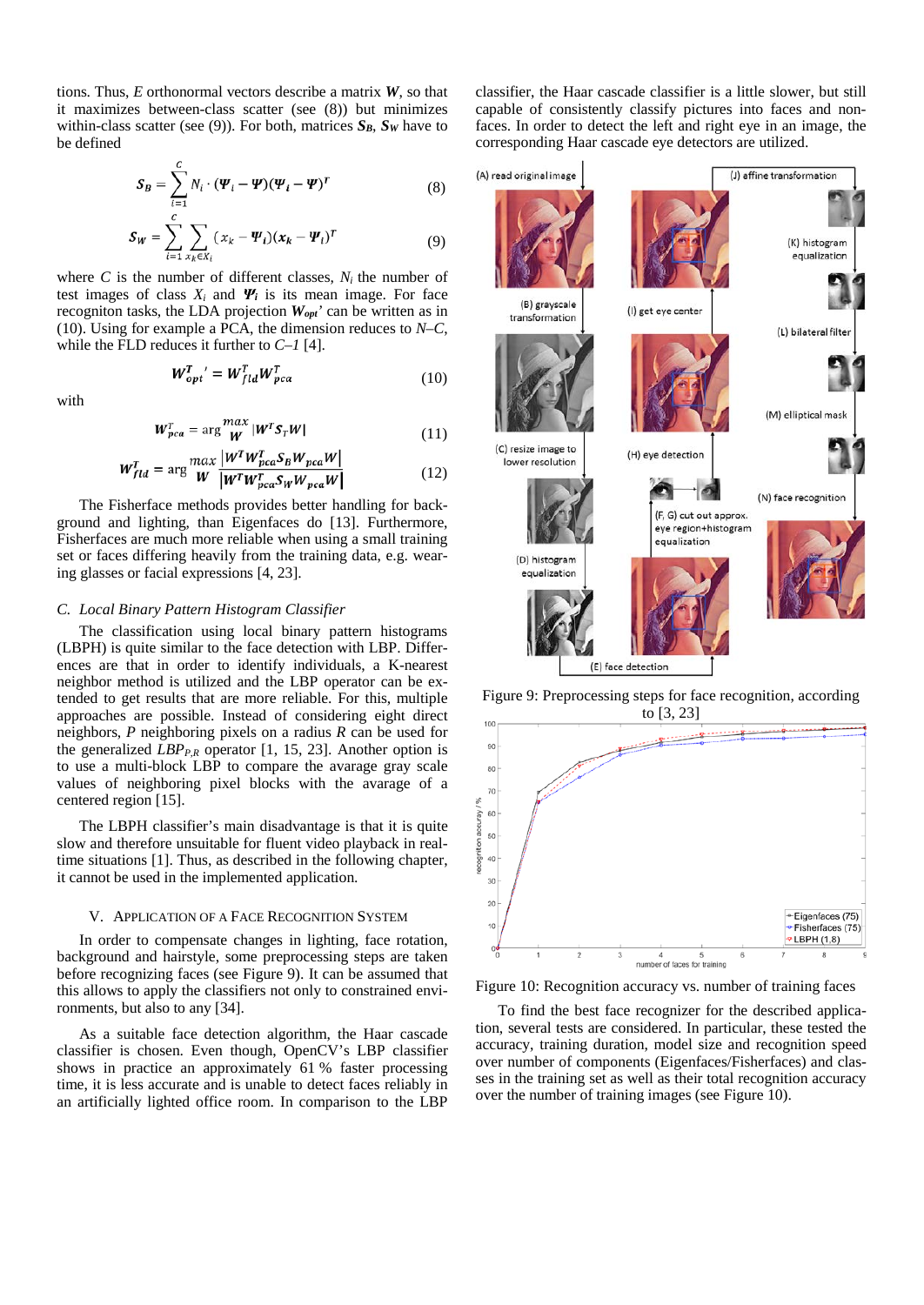It can be seen, that, after applying the preprocessing steps, the Eigenface method constantly outperforms the Fisherface method, even though. For three and more faces, the LBPH is slightly more accurate than the Eigenface method. The test also shows that the training duration of Eigenfaces is for relatively small numbers of components slightly lower than the Fisherface method, while this changes for larger numbers of components. The training duration of LBPH is by far longer, especially when using larger radii and more neighbors. This also shows in comparing them at model sizes. LBPHs' model sizes are a lot larger than PCAs' and LDAs' models, which show the same magnitude, even though the LDA models are smaller. The Fisherfaces' recognition speeds are, starting at equally many classes and components, slightly higher than the Eigenfaces'. Before that point, both are almost identically high and about five times bigger than the LBPH's recognition speed. As seen in [Figure 11,](#page-5-0) the Fisherfaces' recognition accuracy reaches its maximum approximately at the number of components being equal to the number of classes. This can be explained with the amount of class in the dataset. As described in section [IV.B,](#page-3-2) the number of components is limited to *C–1*, which means adding additional components would not increase the recognition accuracy. Similar to this, the Eigenfaces' recognition accuracy reaches its maximum at *R*, the number of images in the training set (see sectio[n IV.A\)](#page-3-3). Using five classes times ten images (minus two for testing), this limit is reached at approximately 40 components.



<span id="page-5-0"></span>Figure 11: Recognition accuracy vs. number of components

These performance measures suggest using an Eigenface classifier because of its higher recognition accuracy and else similar properties. Further tests has shown, that using approximately 30 components, show best recognition results. This matches literatures suggestions [13, 23, 36]. [4] recommends not using the first three Eigenfaces to achieve even higher accuracies. Unfortunately this option is not supported by OpenCV [24].

In the final application, images for a face dataset have been collected. There, four individuals with approximately 1400 images are considered. The system implemented in OpenCV runs in real-time, providing approximately 15-18 frames per second.

## VI. FUSION OF THE LOCALIZATION RESULTS FOR SPEAKER **IDENTIFICATION**

A fusion of the localization results of sound source localization and face recognition is able to enhance the reliability of a speaker detection system and enables it to identify the speaker. This can be used in smart rooms, improved speaker tracking for videoconferencing or applications for ambient assisted living [7, 8, 29]. Furthermore, an extension towards gesture recognition for human machine interaction is possible [7, 10]. Therefore, a speaker identification algorithm is developed and introduced in this contribution.

In order to track and identify speakers, reliable sound source localization and face recognition are necessary. The sound source and therefore the potential speaker, is located by finding the color map's maximum. The face recognition provides a specific localization as well, but sometimes there are some uncertainties, which have to be eliminated. These could be falsely positive detected and recognized faces or wrongly classified individuals. To overcome these problems, three recognized faces are compared. If all of them are classified as the same person, the result is shown at the face's new position. Another possibility is that the recognized face matches one of the two previously identified individuals and is in approximately the same localization area as the currently detected. This results in a certain recognition at the currently classified face's position, too. If both options do not apply, no recognition result is being displayed and it is ignored like there never has been a face in the image. Using both, the speaker and face localization results, the overall localization and identification can be achieved as seen in [Figure 12.](#page-5-1) The estimated outcome can differentiate between following: no result, identified speaker, face only, unknown speaker or loudspeaker, loudspeaker and known face at two different positions. Whenever possible, the localization position is chosen to the face's location, because it is well known that optical tracking algorithms have better spatial resolution than acoustic localization techniques [8].



<span id="page-5-1"></span>Figure 12: Decision tree for localization result